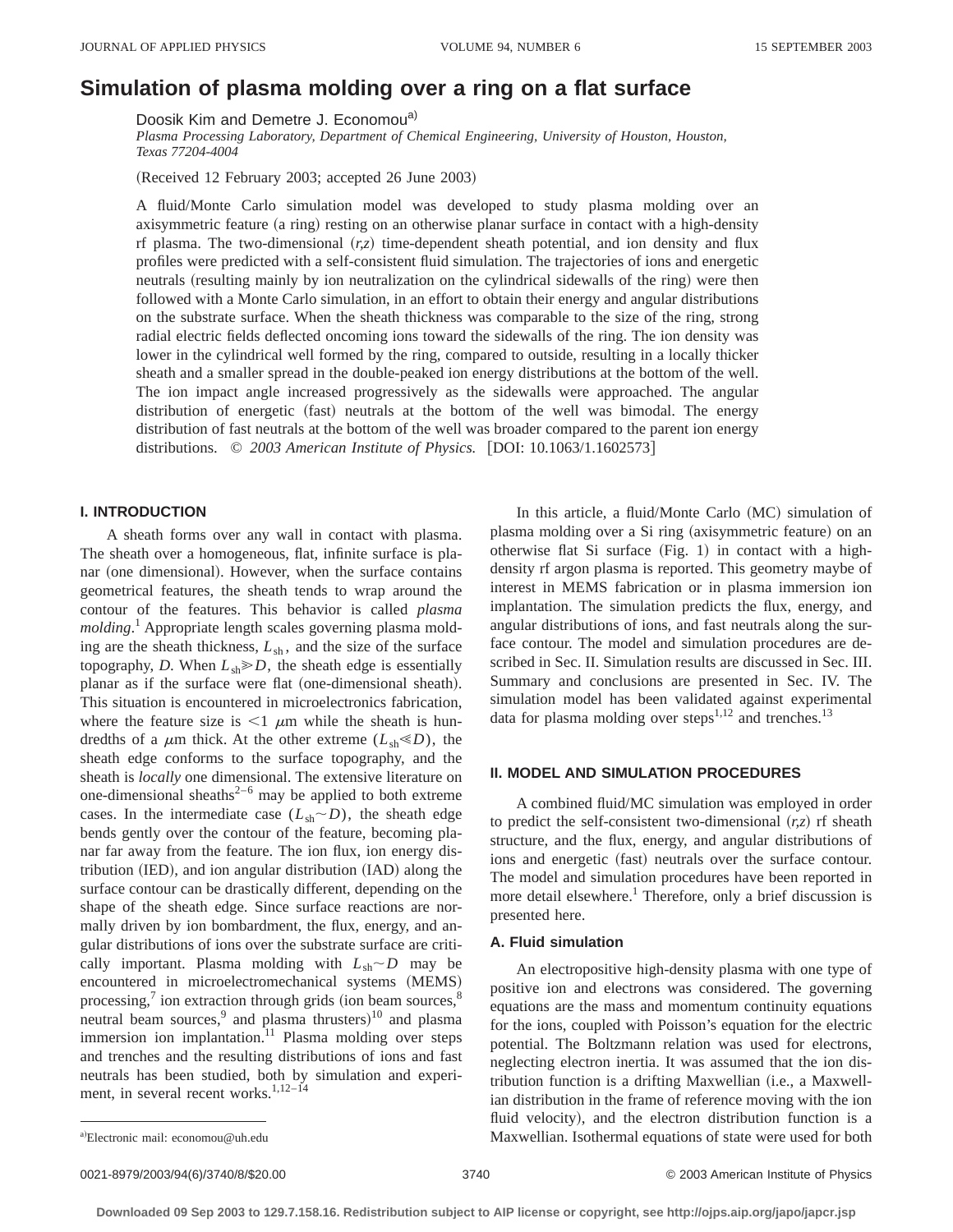

FIG. 1. Schematic of the axisymmetric surface feature considered in this study. A Si ring  $(500 \mu m)$  high and  $500 \mu m$  wide) was located on top of an otherwise planar Si substrate. The cylindrical well, enclosed by the ring, was 500  $\mu$ m in diameter. The center of the well mouth was taken as the origin of the cylindrical  $(r, z)$  coordinate system. The simulation domain is also shown.

electrons and ions. The background neutral gas pressure and temperature (hence, density) were taken to be uniform throughout the computational domain.

The ion mass and momentum continuity equations for the axisymmetric  $(r, z)$  system are

$$
\frac{\partial n_i}{\partial t} + \frac{1}{r} \frac{\partial}{\partial r} (r n_i u) + \frac{\partial}{\partial z} (n_i v) = 0,
$$
\n(1)

$$
\frac{\partial}{\partial t}(n_i u) + \frac{1}{r} \frac{\partial}{\partial r}(r n_i u u) + \frac{\partial}{\partial z}(n_i u v)
$$

$$
= -\frac{e n_i}{m_i} \frac{\partial \Phi}{\partial r} - v_m n_i u,
$$
(2)

$$
\frac{\partial}{\partial t}(n_i \nu) + \frac{1}{r} \frac{\partial}{\partial r}(r n_i \nu u) + \frac{\partial}{\partial z}(n_i \nu \nu)
$$
  
= 
$$
- \frac{e n_i}{m_i} \frac{\partial \Phi}{\partial z} - \nu_m n_i \nu,
$$
 (3)

where  $n_i$ ,  $m_i$ ,  $u$ , and  $v$  are the ion density, ion mass, radial and axial components of ion fluid velocity, respectively.  $\Phi$  is the electric potential, *e* is the elementary charge, and  $\nu_m$  is the total collision frequency for momentum exchange of ions (elastic scattering and charge exchange collisions) with the background gas. The ion pressure force was ignored because the ion temperature is much lower than the electron temperature (cold ion approximation). However, ion thermal effects were accounted for in the MC simulations.

Equation (1) can be rewritten in terms of  $\xi_i = rn_i$  instead of  $n_i$ ,

$$
\frac{\partial \xi_i}{\partial t} + \frac{\partial}{\partial r} (\xi_i u) + \frac{\partial}{\partial z} (\xi_i v) = 0.
$$
 (4)

Corresponding expressions derived from Eqs.  $(2)$  and  $(3)$  are

$$
\frac{\partial}{\partial t}(\xi_i u) + \frac{\partial}{\partial r}(\xi_i u u) + \frac{\partial}{\partial z}(\xi_i u v) = -\frac{e\xi_i}{m_i}\frac{\partial \Phi}{\partial r} - \nu_m \xi_i u,
$$
\n(5)



FIG. 2. Simulation domain and boundary conditions. The domain was bounded radially by the centerline and an outer boundary. The plasma density  $n<sub>o</sub>$  and the electric potential  $\Phi<sub>o</sub>$  were specified at the top boundary. The conducting Si wall is an equipotential surface at ground potential  $(\Phi_w)$  $=0$ ).

Equations  $(4)$ – $(6)$  are in a divergence-free form and are easier to implement computationally.

Poisson's equation with the Boltzmann relation for electrons reads

$$
\nabla^2 \Phi = -\frac{e}{\varepsilon_o} \left( n_i - n_o \exp \left( \frac{\Phi - \Phi_o}{T_e} \right) \right),\tag{7}
$$

where  $\varepsilon_o$  is the permittivity of free space,  $T_e$  is the electron temperature (in V), and  $\Phi$ <sub>o</sub> and  $n$ <sub>o</sub> are the electric potential and ion density, respectively, at the top boundary (see Fig. 2).

The numerical domain and boundary conditions used in this study are shown in Fig. 2. The simulation domain is bound in the radial direction by the centerline and the outer boundary. An otherwise planar silicon (Si) substrate with a ring  $(500 \mu m)$  high and  $500 \mu m$  wide) is located at the bottom of the domain. The inner radius of the ring is 250  $\mu$ m. Thus, the Si ring forms a boundary that separates a cylindrical well  $(500 \mu m)$  in inner diameter and 500  $\mu$ m in depth) from an open area. The electric potential was specified at the top boundary  $(\Phi_o)$  and on the Si substrate  $(\Phi_w)$ . The substrate was assumed a perfect conductor (equipotential surface). The electric potential was assumed symmetric at the centerline, while the electric field points only vertically on the right-hand side boundary away from the feature (onedimensional sheath). At the top boundary, the ion density  $(n<sub>o</sub>)$  and electron temperature were also specified; the ion flux was linearly extrapolated based on the values at the two immediate interior nodes. $<sup>1</sup>$  The location of the top boundary</sup> was far enough from the sheath edge so that the quasineutrality condition  $(n_0 = n_e)$  was applied at that boundary. The rf plasma sheath evolved self-consistently in accordance with the specified plasma parameters ( $n_o$ ,  $T_e$ , and  $\Phi_o - \Phi_w$ ).

**Downloaded 09 Sep 2003 to 129.7.158.16. Redistribution subject to AIP license or copyright, see http://ojps.aip.org/japo/japcr.jsp**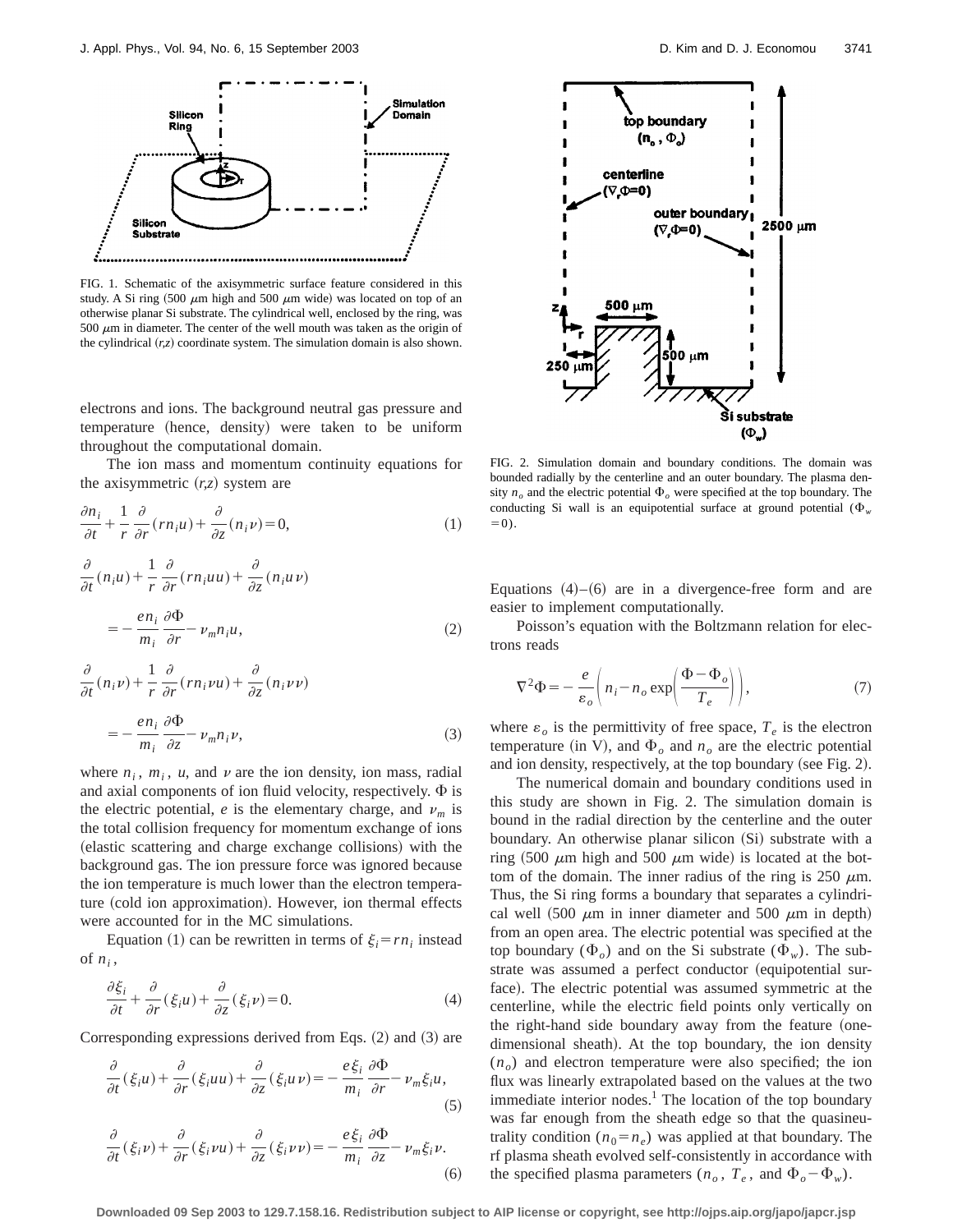The divergence-free Eqs.  $(4)$ – $(6)$  were discretized in space using a finite difference flux-corrected transport (FCT) scheme. A weighted average of low- and high-order fluxes was used for the convective terms in Eqs.  $(4)$ – $(6)$ . The highorder flux was weighted to the maximum extent that allowed no numerical instability to be introduced. In this manner, the FCT solutions were stable and also more accurate compared to low-order solutions. The multidimensional FCT scheme developed by Zalesak was used in this study.15 Rusanov's method, an improvement of Rax's method, was used for calculating the low-order fluxes. The Rusanov scheme introduces artificial viscosity at each nodal point and weights the importance of the neighboring mesh points, making it suitable for multidimensional simulations.<sup>16</sup> Second-order central difference was used for high-order fluxes. Equations  $(4)$ – ~6! were integrated in time using the Adams–Bashforth second-order method. The time step was chosen so that the Courant–Friderichs–Levy condition was satisfied. After each time step, the electric potential was updated by solving Poisson's Eq.  $(7)$  by a Newton–Raphson method combined with a conjugate gradient scheme. The simulation evolved until a (periodic) steady state was reached.

### **B. Monte Carlo simulation**

The fluid model just described can predict the selfconsistent profiles of ion density and flux. The *average* energy and angle of ions impinging on the substrate can also be obtained. However, since ions can suffer collisions with the background gas, the fluid model cannot predict the energy and angular *distributions*. MC simulation was used for this purpose. The MC simulation was also used to follow fast neutrals produced by charge exchange collisions or ion neutralization on the sidewall, in an effort to predict the fast neutral energy and angular distributions as well.

In the MC simulation, ion trajectories were tracked by integrating the equations of motion

$$
\frac{\partial \nu_r}{\partial t} = \frac{e}{m_i} E_r(r, z, t),
$$
  
\n
$$
\frac{\partial \nu_z}{\partial t} = \frac{e}{m_i} E_z(r, z, t),
$$
  
\n
$$
\frac{\partial \nu_\theta}{\partial t} = 0,
$$
\n(8)

where  $E_r$  and  $E_z$  are the radial and axial electric field, respectively, determined by the fluid simulation;  $\nu_r$ ,  $\nu_z$ , and  $\nu_{\theta}$  are the components of the ion particle (not fluid) velocity. The corresponding equations were used for neutrals except that the right-hand side was always identically zero, since neutrals are not affected by the electric field. The spatially nonuniform electric field can be time-varying if the sheath potential oscillates. Ions were launched with the appropriate energy and angular distributions.<sup>1</sup> The launching position was a horizontal plane in the presheath region, away from the (curved) sheath edge. Since the ion flux was uniform along the launching plane, the number of ions launched

TABLE I. Base parameter values used for simulations

| Electron temperature, $T_e$                | $3 \text{ eV}$           |
|--------------------------------------------|--------------------------|
| Ion temperature, $T_i^a$                   | $0.1$ eV                 |
| Transverse ion temperature, $T_{tr}^{\ a}$ | $0.1$ eV                 |
| Gas temperature                            | $0.05$ eV                |
| Gas pressure                               | 10 mTorr                 |
| Si wall potential, $\Phi_w$                | $0 \text{ V}$ (grounded) |

<sup>a</sup>Used for MC simulations only. Ions were assumed cold ( $T_i = T_{tr} = 0$ ) in the fluid simulation.

scaled linearly with radial position. Ions were evenly distributed in the rf phase (0 to  $2\pi$ ) for the case of time-varying sheath potential.

During their transit through the sheath, ions can suffer elastic scattering or charge-exchange collisions with background gas. Elastic scattering was treated as a hard sphere collision. For charge-exchange collisions, the fast ion and slow neutral switched identities to become fast neutral and slow ion, respectively, keeping their precollision velocity vector (resonant process). Both the fast neutral and slow ions were followed after the collision. However, energetic (fast) neutrals were created mainly by ion neutralization on the sidewall. Upon collision, ions were assumed to neutralize with 100% probability and to reflect specularly as fast neutrals. A binary collision model with two half scatterings<sup>1,17</sup> was employed to calculate the ion energy loss upon surface impact.

#### **III. RESULTS AND DISCUSSION**

The parameters varied in the simulation were the ion density  $n<sub>o</sub>$  and the potential  $\Phi<sub>o</sub>$  at the top boundary. Other parameters were set at the base values shown in Table I. Two simulation cases are presented in this article. In the first case, the ion density was  $1 \times 10^{17}$  m<sup>-3</sup> and the space potential was 25 V. A rf potential  $(80+45 \sin \omega_{\text{rf}}t \text{ V}, \omega_{\text{rf}}/2\pi$ =13.56 MHz) and an ion density of  $5 \times 10^{17}$  m<sup>-3</sup> were used for the second simulation case. These simulation parameters and the resulting sheath thickness are summarized in Table II.

Figure 3 shows the ion density profile near the substrate surface for case (*i*) of Table I ( $n<sub>o</sub>=1\times10^{17}$  m<sup>-3</sup> and  $\Phi$ <sub>*o*</sub>  $=$  25 V). The ion density near the wall is lower by an order of magnitude compared to the value at the top boundary. The density profile varies only in the axial (vertical) direction far away from the ring, reminiscent of a one-dimensional sheath.

TABLE II. Summary of selected simulation cases. The ion density and potential were specified at the top boundary (Fig. 2). The sheath edge was defined as the position where the relative net charge density,  $(n_i - n_e)/n_i$ , was equal to 0.01, with the densities determined by the fluid simulation.

| Simulation | Ion density                    | Potential                        | Sheath thickness <sup>a</sup> |
|------------|--------------------------------|----------------------------------|-------------------------------|
| case       | $n_e (10^{17} \text{ m}^{-3})$ | $\Phi_{\alpha}$ (V)              | $(\mu m)$                     |
| (i)        | 1.0                            | 25                               | 312                           |
| (ii)       | 5.0                            | $80+45 \sin \omega_{\text{rf}}t$ | 223                           |

<sup>a</sup>The sheath thickness was calculated 1500  $\mu$ m away from the center, where the sheath was one dimensional. The sheath thickness of case  $(ii)$  was the time-average value.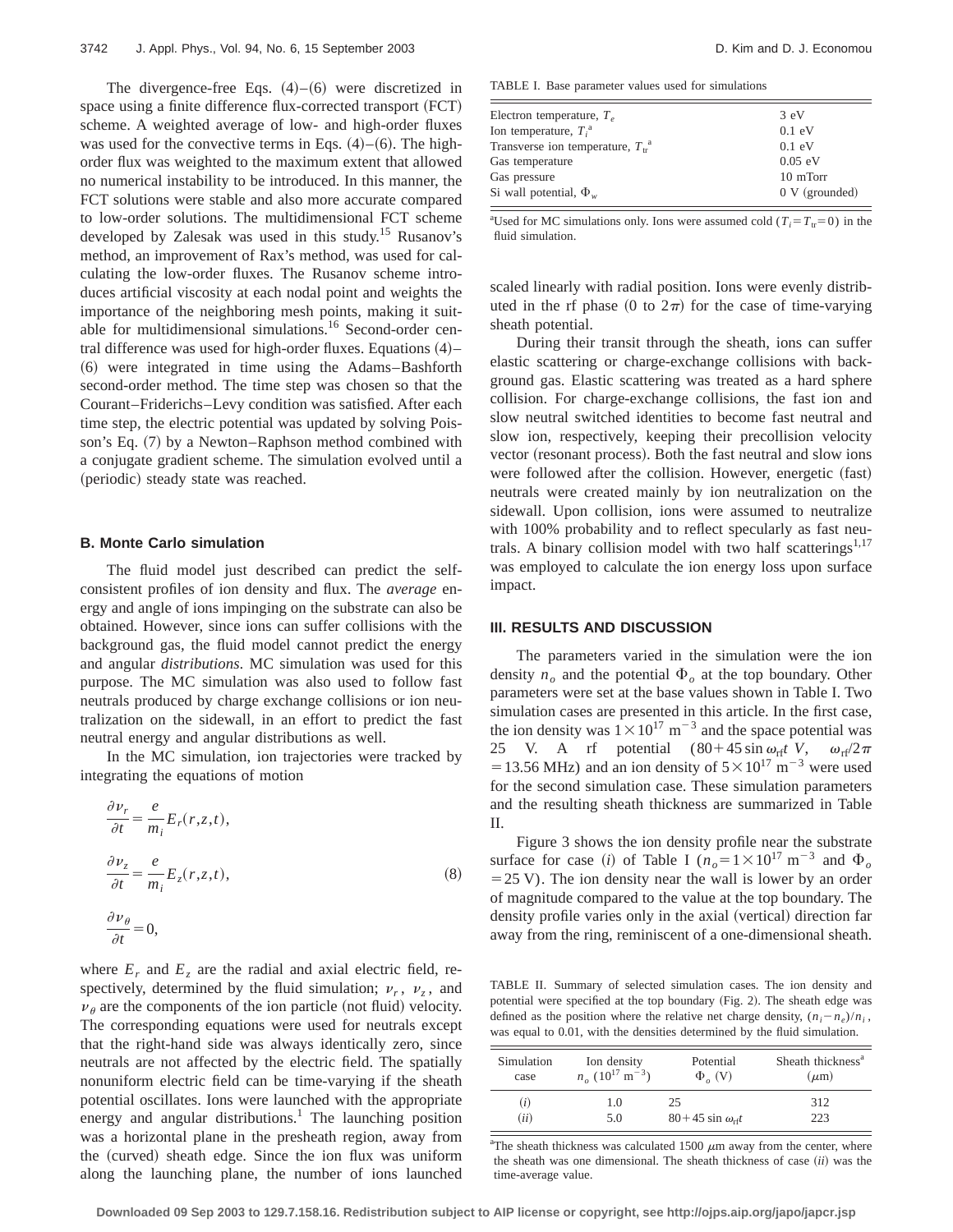

FIG. 3. Ion density profile near the Si wall for  $n_o = 10^{17} \text{ m}^{-3}$  and  $\Phi_o$  $=$  25 V [case  $(i)$  of Table II].

Close to the ring, however, the density profile becomes two dimensional. While the plasma is in contact with an infinite flat surface away from the ring, there exists extra surface area available for ion recombination on the ring. Thus, the ion density is depleted faster near the ring. Ion depletion is even more pronounced inside the cylindrical well  $(0 < r)$  $<$  250  $\mu$ m), where the surface to volume ratio is even larger.

Electric potential and electric field vector profiles are shown in Figs. 4(a) and 4(b), respectively, for  $n<sub>o</sub>=1$  $\times 10^{17}$  m<sup>-3</sup> and  $\Phi$ <sub>o</sub>=25 V [case *(i)* of Table II]. The plasma sheath wraps around the surface topography. The sheath is almost one dimensional (planar) in the open area to the right of the ring, but it is distorted as the ring is approached. The potential is more conformal to the surface topography over the outer sidewall compared to the inner sidewall. This is due to enhanced ion depletion inside the cylindrical well  $(0 < r)$  $\langle 250 \mu m \rangle$ , resulting in smaller ion density (Fig. 3), thus larger Debye length and thicker sheath. In addition to the electric-field vector, the sheath edge is also plotted in Fig.  $4(b)$ . Two definitions of the sheath edge were used:  $(a)$  The location where the ion fluid *speed*,  $\sqrt{u^2+v^2}$ , is equal to the Bohm speed, and (b) the location where the relative net charge density,  $\rho \equiv (n_i - n_e)/n_i = 0.01$ . According to the Bohm criterion for one-dimensional sheaths, the ion fluid speed reaches the Bohm speed, and charge neutrality still holds at the sheath edge, i.e.,  $n_i = n_e$  or  $\rho = 0$ . Thus, the sheath edge definition based on  $\rho$ =0.01 yields a thinner sheath. Regardless of the definition used for the sheath edge, the electric field is very weak outside the sheath and picks up in strength as one enters the sheath  $[Fig. 4(b)].$  The field becomes progressively stronger as the wall is approached. The electric field is mainly vertical away from the ring and in the middle section on top of the ring, but diverges along and near the sidewalls. The field is strongest on the upper corners of the ring and weakest at the inner and outer foot of the ring. The electric field is weaker along the inner sidewall compared to the outer sidewall since the ion density is lower inside the cylindrical well.



FIG. 4. Electric potential contour  $(a)$  and electric-field vector  $(b)$  plots over the ring for the condition of Fig. 3. The sheath edge is also shown in  $(b)$ using two different definitions. The upper sheath edge was defined as the locus of points at which the ion fluid speed was equal to the Bohm speed. The lower sheath edge was defined as the locus of points where the relative net charge,  $(n_i - n_e)/n_i$  was equal to 0.01, with the densities determined by the fluid simulation.

The diverging electric field and varying sheath thickness over the surface topography of Fig. 4, imply that ions will experience quite different trajectories depending on their radial position. For case *(ii)* of Table II ( $n<sub>o</sub> = 5 \times 10^{17}$  m<sup>-3</sup> and  $\Phi_o = 80 + 45 \sin \omega_{\text{rf}} t$  V,  $\omega_{\text{rf}}/2\pi = 13.56$  MHz), a collection of ion streamlines is shown in Fig. 5. Streamlines are separated by 50  $\mu$ m from each other at an axial distance  $z=700 \mu$ m. Streamlines are mainly vertical away from the ring and on top of the ring (nearly one-dimensional sheath). However, ions entering the sheath near the sidewalls of the ring are deflected toward the sidewalls. The diverging ion flow results in an uneven distribution of ion flux over the surface topography. Figure 6 shows the time-average ion flux along the contour length. The contour length was measured along the surface, starting from the center of the bottom of the well  $~p$ oint A) as denoted in Fig. 6  $~(p$ op) by arrow **s**. Figure 6 (bottom) shows only the normal component of the flux, namely,  $n_i\nu$  for horizontal surfaces (AB, CD, and EF) and  $n_i$ u for vertical surfaces (BC and DE). Thus, the flux profile is discontinuous at corners (points  $B, C, D$ , and  $E$ ). If the ion flow were mainly vertical, the flux would be nearly uniform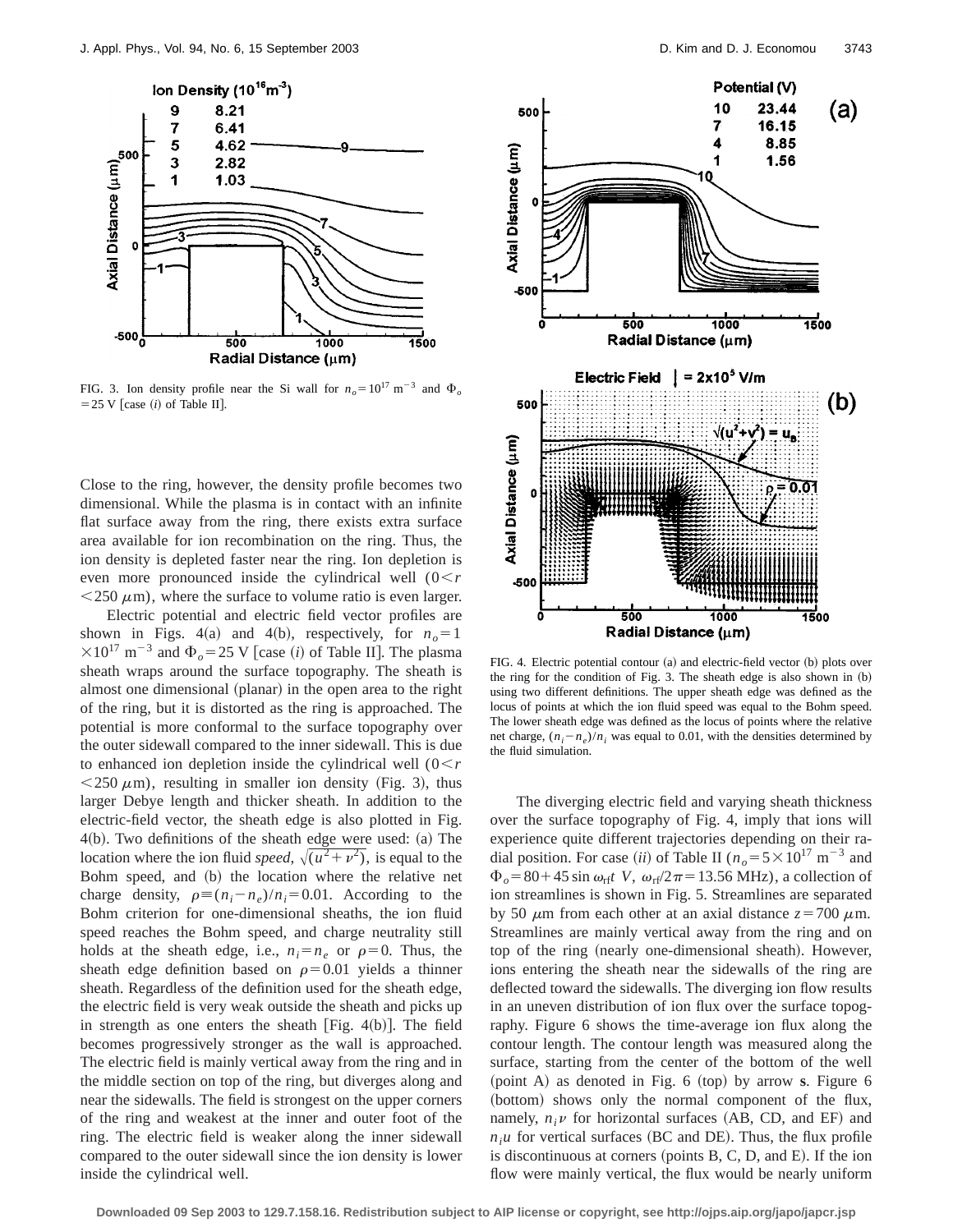

FIG. 5. Ion streamlines for case *(ii)* of Table II ( $n<sub>o</sub>=5\times10^{17}$  m<sup>-3</sup> and  $\Phi<sub>o</sub>$  $=80+45 \sin \omega_{\text{rf}} t$  V) at  $t=0$ . The sheath edge, defined by  $\rho=0.01$ , is also shown. The five dots on the horizontal surface (at radial locations 100, 200, 800, 900, and 1050  $\mu$ m) represent points where MC kinetic data were collected to calculate energy and angular distributions of ions.

on horizontal surfaces, and almost zero on the sidewalls. This case may be applicable to microelectronics processing, where the sheath thickness (hundredths of a  $\mu$ m) is much larger than the feature size  $\left($  < 1  $\mu$ m) and the plasma–sheath interface is essentially planar. However, when plasma molding is significant, as shown in Fig. 6, the ion flux on the sidewalls becomes considerable, due to the diverging ion flow. As one approaches the ring from the open area  $({\rm from F})$ to E), the flux decreases monotonically from the undisturbed value (far away to the right-hand side). This situation re-



FIG. 6. Time-average ion flux (calculated by the fluid simulation) as a function of contour length, *s*, along the Si surface, under the conditions of Fig. 5. The contour length was measured starting from point A (center of the well bottom) along the surface, as shown by the thick arrow of the top figure. The flux normal to the surface is depicted;  $n_i v$  for horizontal surfaces (AB, CD, and EF) and  $n_i u$  for sidewalls (BC and DE), where  $n_i$  is the ion density, and  $u$  and  $v$  are the horizontal and vertical components of the ion fluid velocity, respectively. The flux is discontinuous at corner points (points  $B, C, D, and E$ .



FIG. 7. IEDs, calculated by the MC simulation, at the five locations on the horizontal surface shown by dots in Fig. 5. Conditions were the same as in Fig. 5. (a) IEDs at radial positions of 100  $\mu$ m and 200  $\mu$ m (b) IEDs at radial positions of 800  $\mu$ m, 900  $\mu$ m, and 1050  $\mu$ m.

sembles the flux distribution near a step.<sup>1</sup> The flux at the foot (point E) of the outer sidewall is only  $\sim$ 25% of the undisturbed value. The flux peaks near the upper corner (to the left of point D). There is another peak on sidewall DE. The maximum flux on the sidewall is not at the exact location of the corner (point D), although the electric-field strength is indeed maximum at that point. This is due to ion inertia. Ions are relatively massive and the ion streamlines do not necessarily follow the local electric field (nonlocal behavior). Furthermore, most of the ions entering the sheath over the cylindrical well  $(0 < r < 250 \mu m)$  are deflected toward the inner sidewall BC. The flux distribution along BC is similar to that along DE, except that the former flux is lower, due to lower ion densities in the well (see Fig. 3). The ion flux at the bottom of the well is very low  $({\sim}6\%$  of the undisturbed value), but it is quite uniform. The flux distribution in the well region resembles that found inside a rectangular trench.<sup>13</sup>

The corresponding ion energy and angular distributions are shown in Figs. 7 and 8, respectively. These distributions were calculated by MC simulation, using the spatiotemporal electric-field profile found by the fluid simulation. Distributions were recorded at five locations (radial distance of 100, 200, 800, 900, and 1050  $\mu$ m), as shown by the dots along the *r* axis in Fig. 5. The IEDs are double peaked, but the energy spread depends on location. The energy spread is determined by rf time  $(1/\omega_{\text{rf}})$  of the sheath potential and the transit time of ions through the sheath ( $\tau_{\rm ion}$ ).<sup>2–6</sup> When  $\omega_{\rm rf} \tau_{\rm ion} \ge 1.0$ , ions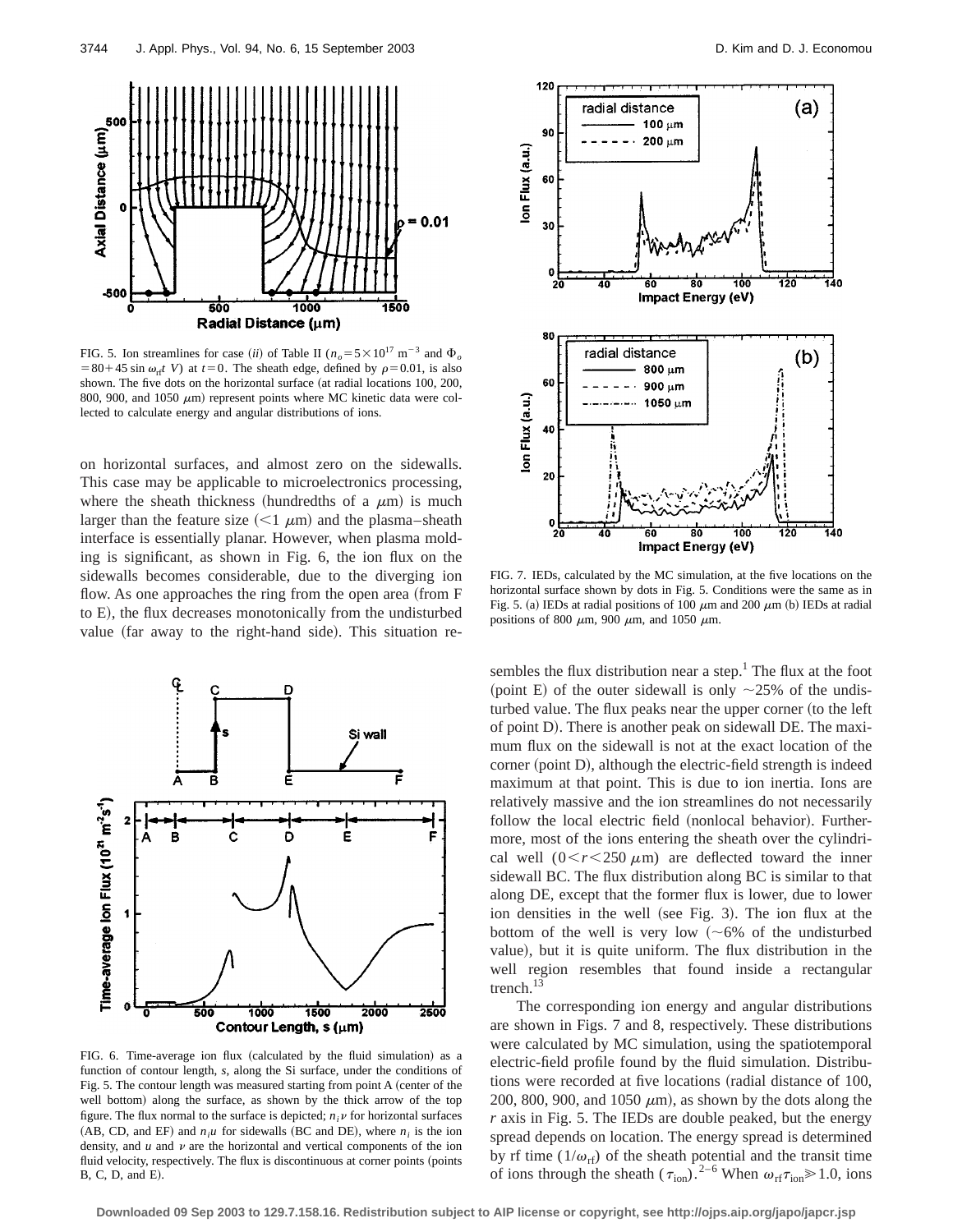

FIG. 8. IADs, calculated by the MC simulation, at the five locations on the horizontal surface shown by dots in Fig. 5. Conditions were the same as in Fig. 5. (a) IADs at radial positions of 100  $\mu$ m and 200  $\mu$ m (b) IADs at radial positions of 800  $\mu$ m, 900  $\mu$ m, and 1050  $\mu$ m. The impact angle (with respect to the surface normal) was defined as  $\tan^{-1}(\sqrt{(v_r^2 + v_\theta^2)/v_z^2})$ , where  $v_r$ ,  $v_z$ , and  $\nu_{\theta}$  are the components of the ion particle (not fluid) velocity.

spend enough time in the sheath to sample the time-average rf potential, resulting in single-peaked energy distributions. On the other hand, when the  $\omega_{\text{rf}}\tau_{\text{ion}}\ll 1.0$ , ions sample the instantaneous sheath potential resulting in double-peaked IEDs (assuming no collisions in the sheath) with an energy spread equal to the peak-to-peak value of the sheath potential. For intermediate values of  $\omega_{\text{rf}} \tau_{\text{ion}}$ , the energy spread decreases as  $\omega_{\text{rf}}\tau_{\text{ion}}$  increases. For a given  $\omega_{\text{rf}}$ , thicker sheaths result in a larger  $\tau_{\text{ion}}$  and a smaller energy spread. This is reflected in the plots shown in Fig. 7. As the outer sidewall of the ring is approached from the open area [Fig.  $7(b)$ , the energy spread decreases because the local sheath thickness increases (see also Fig.  $5$ ). The IEDs at the bottom of the cylindrical well are even narrower [Fig. 7(a)], since the local sheath over the well is even thicker. The IADs are also quite different on either side of the cylindrical wall of the ring. As one approaches the outer sidewall  $[Fig. 8(b)],$  the angle (with respect to the  $z$  axis) of impinging ions increases due to the diverging electric field. The average ion impact angle is  $\sim$ 35° at radial position 800  $\mu$ m (50  $\mu$ m away from the outer sidewall). The IAD also shifts to larger angles as the inner sidewall is approached from the center [Fig. 8(a)]. The smaller impact angles [compared to Fig. 8 $(b)$ ] are indicative of the relatively weaker deflection of the ion flow inside the well. For example, the ion impact angle is  $\sim 20^{\circ}$  at



FIG. 9. Schematic of ion neutralization on the sidewall of the central well. Ions neutralize upon impact and reflect secularly as fast neutrals (incidence angle  $\varphi_i$ = reflection angle  $\varphi_r$ ). Also, ions lose a fraction of their kinetic energy upon impact. The energy lost, which depends on  $\pi/2 - \varphi_i$ , was determined by a binary collision model. Reflected neutrals strike the bottom with an angle  $\pi/2-\varphi_r$  off normal.

radial position 200  $\mu$ m (50  $\mu$ m away from the inner sidewall).

The distribution of ion flux along the substrate surface is of great importance for the application of low-temperature plasmas. For example, the etch rate is often proportional to the ion flux for ion-induced etching. The ion flux  $(Fig. 6)$ , energy  $(Fig. 7)$ , and angular  $(Fig. 8)$  distributions can be used to deduce the etch rate distribution along the substrate. For instance, a considerable flux on the sidewalls may cause unwanted erosion, while a smaller flux at the bottom of the cylindrical well may result in slower etching, compared to open areas.

In addition to ions, energetic (fast) neutrals must also be considered since they can also promote surface reactions. In this work, the majority of fast neutrals were produced by ion neutralization on the sidewalls. Because the background gas pressure is relatively low  $(10 \text{ mTorr})$ , charge-exchange collisions in the gas phase yield only a very small fraction  $(a$ few %) of the total fast neutral population. As shown in Fig. 6, the ion flux on the sidewalls is significant. Unless they are trapped in the surface, ions will be reflected as fast neutrals and impinge on nearby surfaces. The ion neutralization process on the (inside) sidewall of the cylindrical well is shown schematically in Fig. 9. The flux, energy, and angular distributions of fast neutrals depend on the trajectory of the parent ions. It should be noted that any fast neutrals produced by ions striking the horizontal surfaces  $(AB \text{ and } EF \text{ of } Fig. 6)$ were not considered, since these ions are likely to be trapped and lose most of their kinetic energy to the surface. Also, reflection of fast neutrals was not considered.

Figure 10 shows the (time-average) angular and energy distributions of fast neutrals on the bottom of the well, at radial position 200  $\mu$ m, for case *(ii)* of Table II ( $n<sub>o</sub>=5$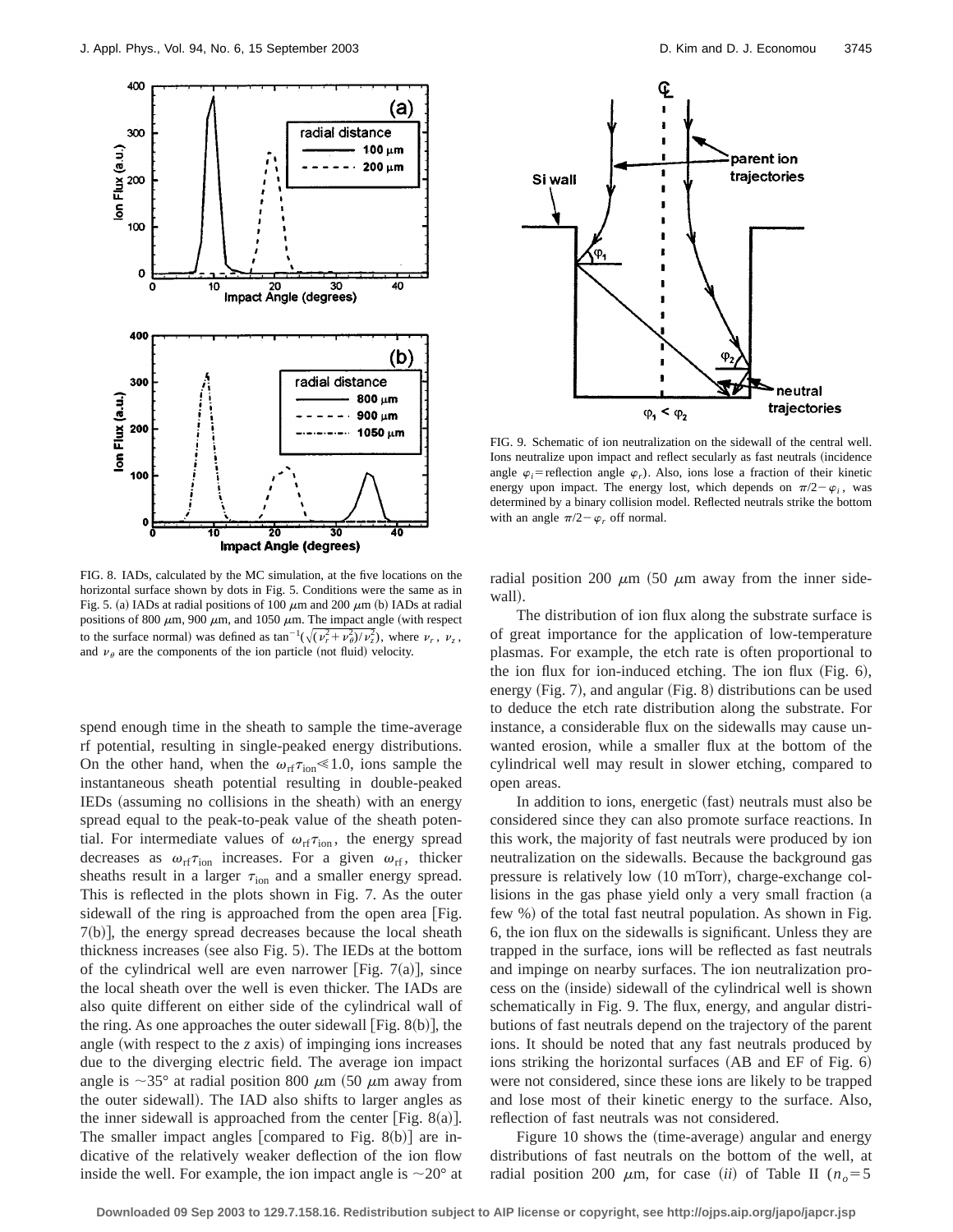

FIG. 10. Angular (a) and energy (b) distributions, calculated by the Monte Carlo simulation, of fast neutrals on the bottom of the well, 200  $\mu$ m away from the centerline. Simulation conditions were the same as for Fig. 5  $(n_0, n_1)$  $=5\times10^{17}$  m<sup>-3</sup> and  $\Phi$ <sub>o</sub>=80+45 sin  $\omega$ <sub>r</sub>t *V*; case *(ii)* of Table II). The impact angle is with respect to the surface normal.

 $\times 10^{17}$  m<sup>-3</sup> and  $\Phi_o = 80 + 45 \sin \omega_{rf}t$  *V*). The angular distribution has two distinguishable features, one centered at  $\sim$ 46° and the other centered around 28° off the surface normal  $|Fig. 10(a)|$ . The feature at larger angles seems to originate from ions impinging on the upper part of the (inner) sidewall (left-hand side trajectory in Fig. 9). These ions are deflected by the strong radial electric field present around the upper corner, and strike the sidewall at rather small angles  $\varphi_1$  (with respect to the local surface normal, see Fig. 9). It should be noted that, because of their small impact angles (closer to the surface normal), these ions lose a considerable fraction of their kinetic energy and contribute to the lowenergy peak of the fast neutral energy distribution  $[Fig.$  $10(b)$ ]. The other feature (at smaller angles) of the fast neutral angular distribution seems to originate from ions striking the lower part of the sidewall (right-hand side trajectory of Fig. 9). These ions did not fly near the corner and as a result are not deflected as much. The impact angle  $\varphi_2$  is relatively large, and the resulting fast neutrals should retain a larger fraction of the parent ion kinetic energy. The energy distribution of these neutrals reflects the double-peaked distribution of the parent ions [see feature between  $\sim$ 20–56 eV in Fig.  $10(b)$ . The fast neutral flux must be much higher than the ion flux at the bottom of the cylindrical well (AB of Fig. 6). This can be understood from the fact that the ion flux at the bottom is only  $\sim 6\%$  of the open area value (Fig. 6). Thus, the vast majority of ions entering through the mouth of the cylindrical well strike the sidewall, only to be reflected as fast neutrals on the bottom of the well. The fast neutral flux is also quite high near the outer sidewall of horizontal surface  $EF$  (compare to the step case of Ref. 1). The fast neutral angular distributions were single peaked near the outer foot of the ring (not shown) because surface EF is facing an open area. However, because most ions strike the outer sidewall at small angles (with respect to the normal on the sidewall), ions deposit most of their energy on the wall and the reflected neutrals do not have appreciable kinetic energy.

It should be noted that the results presented in this work depend critically on the thickness of the sheath compared to the size of the surface feature. For thicker sheaths (smaller ion density and larger sheath potential), ions are more directional (along the vertical), the ion flux along the bottom surfaces is higher, any deflected ions strike the sidewalls at more grazing angles, and the energy of the resulting neutrals is larger. In fact, a sheath much thicker than the feature size may be necessary to achieve anisotropic etching without significant sidewall erosion.

It should also be noted that, under the present conditions, the ion momentum exchange frequency  $\nu_m$  is much smaller than the ion–plasma frequency. Thus, the drag term in the ion momentum equations [last term in Eqs.  $(5)$  and  $(6)$ ] does not make a significant contribution to the ion transport.

#### **IV. SUMMARY AND CONCLUSIONS**

A combined fluid/MC simulation model was developed to study plasma molding over an axisymmetric surface feature; a Si ring on an otherwise flat Si surface. The fluid simulation predicted the two-dimensional  $(r, z)$  spatiotemporal profiles of the electric field, ion density, and ion flux over the feature. Using the electric-field profiles from the fluid simulation, trajectories of ions and energetic neutrals ~formed by ion neutralization on the sidewalls or by chargeexchange collisions in the gas phase) were followed by a MC method to obtain the energy and angular distributions of energetic particles striking the substrate surface.

For a feature size comparable to the sheath thickness, the plasma–sheath interface was distorted according to the surface topography. Strong radial electric fields near the feature diverted oncoming ions away from the vertical. Deflected ions impinging on the sidewalls were assumed to reflect as energetic neutrals. Because of ion deflection, the ion flux decreased monotonically along the horizontal surface as one approached the outer sidewall from the open space. The ion flux was very low  $({\sim}6\%$  of the undisturbed value away from the ring) on the bottom of the cylindrical well formed by the ring. The ion density near the wall was lower by an order of magnitude compared to the ''free stream'' value. Ion depletion was more pronounced inside the cylindrical well where the surface-to-volume ratio was larger. The lower ion density resulted in a locally thicker sheath and smaller spread of the double-peaked IED at the bottom of the cylindrical well, compared to the IED on the horizontal surface outside the ring. The flux of fast neutrals (produced mainly by ion neutralization on the sidewalls) was larger than the ion flux at the bottom of the cylindrical well. The ion impact angle on